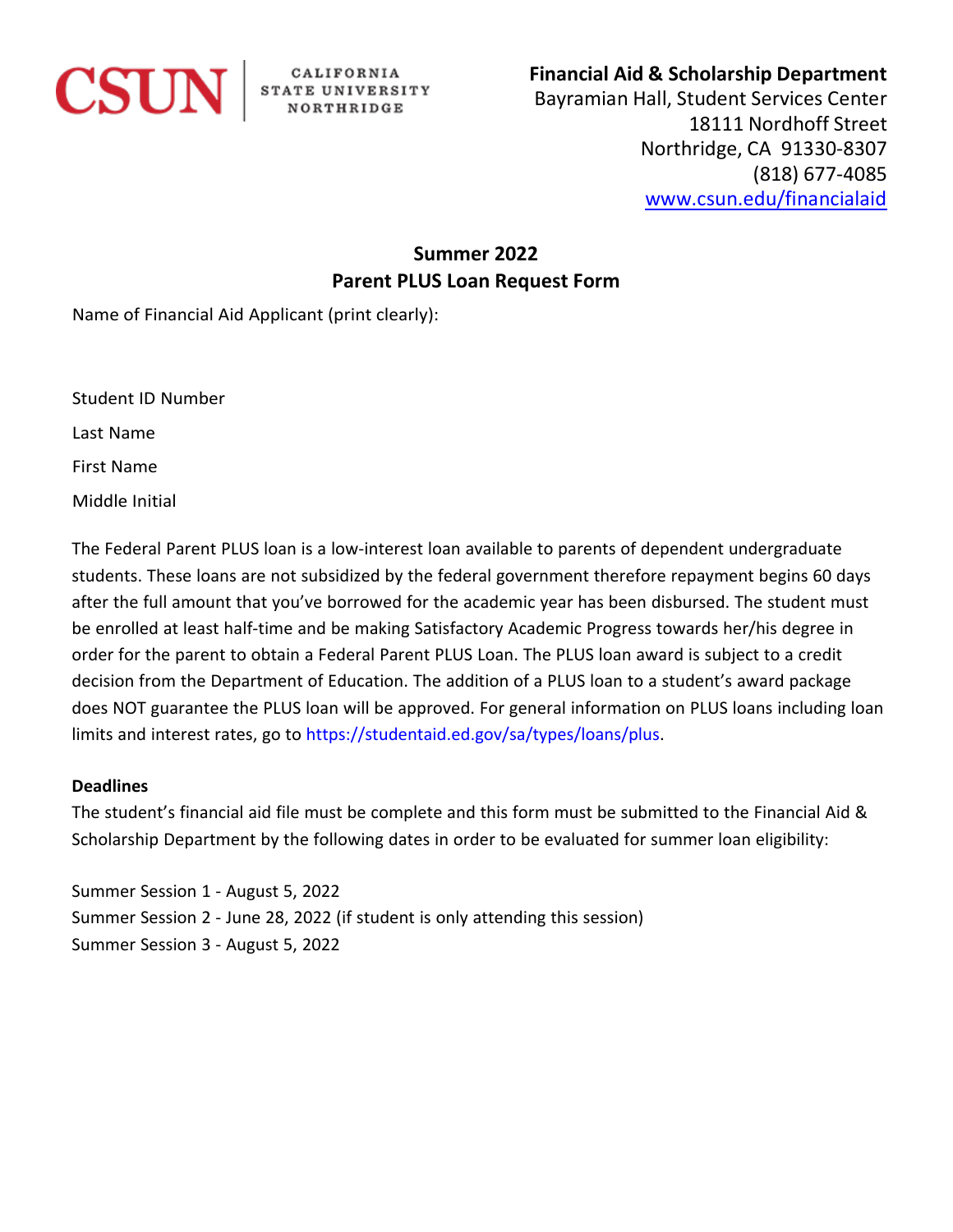### **Parent Information (the parent applying for the PLUS loan)**

Name (Last, First, MI)

Social Security Number

Address

City/State/Zip Code

Date of Birth

Daytime Phone Number

#### **U.S. Citizenship Status**

Citizen/Nationalized



Eligible Non-Citizen/Provide Alien Reg. #

If you are not a U.S. Citizen or Eligible Non-Citizen you are not eligible for the PLUS Loan. The student may check with the Financial Aid & Scholarship Department for information on available grants and scholarships.

#### **Loan Amount Requested:**

| (Office Use Only - Amount Certified: |
|--------------------------------------|
|--------------------------------------|

**Please Sign**

**Parent's Signature \_\_\_\_\_\_\_\_\_\_\_\_\_\_\_\_\_\_\_\_\_\_\_\_\_\_\_\_\_\_\_\_\_\_\_\_**

**Date**

**Student's Signature \_\_\_\_\_\_\_\_\_\_\_\_\_\_\_\_\_\_\_\_\_\_\_\_\_\_\_\_\_\_\_\_\_\_\_\_**

**Date**